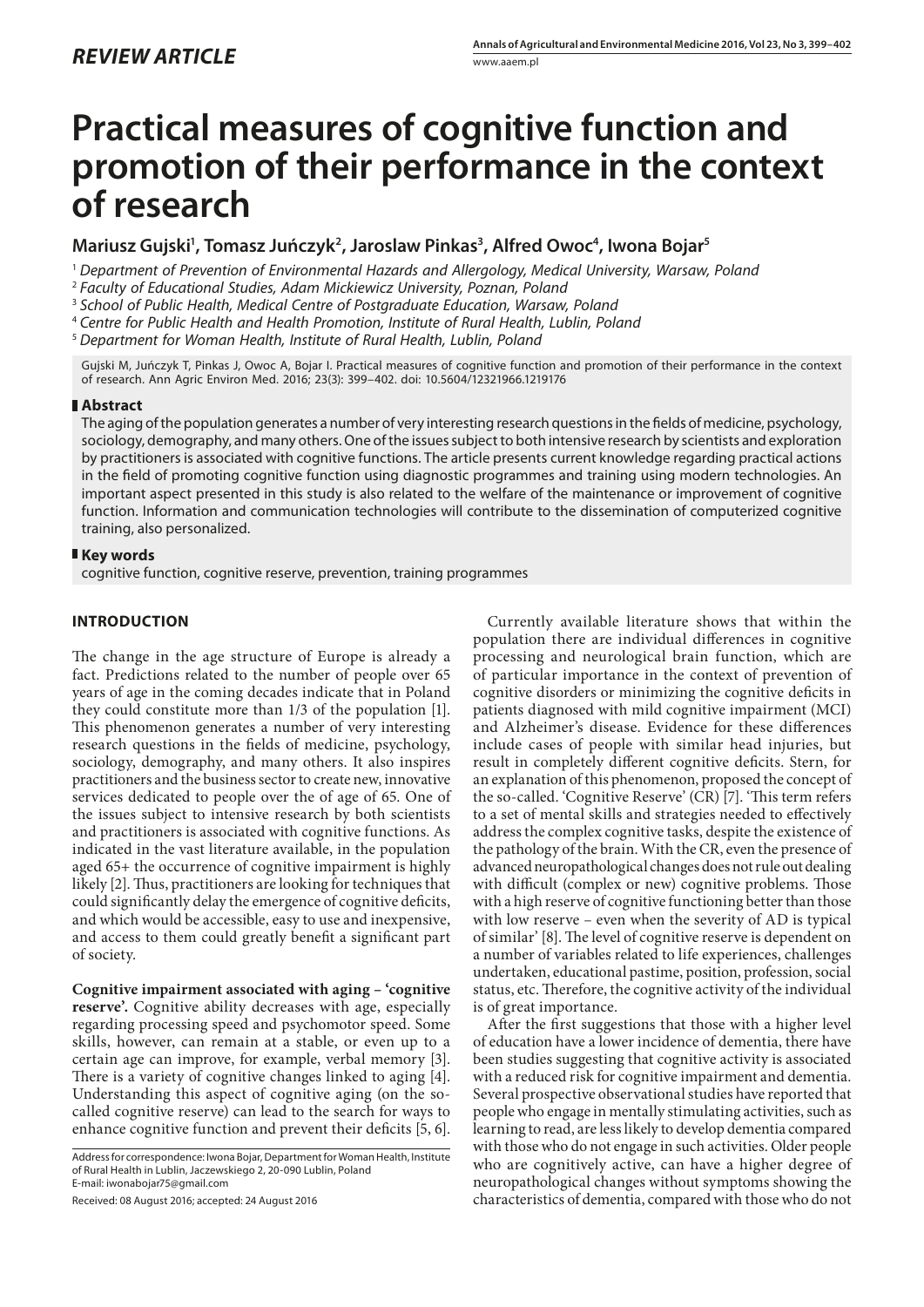Mariusz Gujski, Tomasz Juńczyk, Jaroslaw Pinkas, Alfred Owoc, Iwona Bojar . Practical measures of cognitive function and promotion of their performance in the context…

engage in cognitively stimulated activity. Broad action also includes activity and forms of recreation among the activities that maximize cognitive reserve. Studies have shown that interventions that could reduce the risk of cognitive disorders and slow cognitive deficits [9]. It has also been shown that although mental training can improve memory, reasoning and processing speed in the elderly [9], one cannot generalize their impact on all the cognitive domains, and have no effect on daily functioning [10]. It should also be noted that older people with well-established memory impairment may be less able to capture the benefits of memory training, compared to those without such dysfunction [11].

The results of cohort studies published in BMC Public Health in 2015, shows that a higher level of involvement in physical, social and intellectual activity improves cognitive abilities, and at the same time reduces the probability of incident dementia [12], thus confirming the concept of 'cognitive reserve'. Implementation of tasks that require the involvement of cognitive function works not for prevention but also brings significant benefits for people diagnosed with AD. Research by Treiner et al. shows that in the case of people who have dementia for less than a year, the lack of commitment to the cognitive tasks may lead to lower test scores in the MMSE of 3.9 points per year, while in people performing five stimulating exercise per week, the decline was 2.2 points [13].

It therefore appears that stimulating the development of cognitive reserve through intellectual exercise is one of the most effective forms of prevention of cognitive disorders, and delaying the increase in cognitive deficits. This justifies the need for professional development of the possibilities available in terms of the training task.

**Diagnostic programmes and training to support cognitive function using modern technologies.** In the area of software supporting cognitive function, the best known at the moment is Lumosity Brain Games & Brain Training. The company (Lumos Labs, USA) has created several short games and exercises aimed at strengthening cognitive function, as specified by the manufacturer. In 2013, the software recorded 50 million users [14]. Another important player in the market is the platform HAPPYneuronPro (http:// www.scientificbraintrainingpro.com). The platform includes three training programmes, including one dedicated to people diagnosed with MCI (Mild Cognitive Impairment). Games like Lumosity consist of a series of exercises, divided thematically: Memory, Executive Functions, Attention, Language, and Visual Spatial Orientation. Trade studies indicate some of the most important cognitive vendors at the moment [15]:

- 1)Brain Resource contains not only exercises in the area of cognitive function, but also those associated with a reduction in stress, building positive emotions and psychological resistance (www.mybrainsolutions.com).
- 2)CogState focuses mainly on computerized diagnostic tests (www.cogstate.com).
- 3)Emotiv uses a portable device for measuring EEG, connected with the personal computer and mobile devices to monitor brain function (www.emotiv.com).
- 4)Lumos Labs creator of Lumosity.
- 5)NeuroSky similar to Emotive combines software solutions with a portable device for monitoring EEG (www. neurosky.com).

A Polish counterpart – NEUROGRA [\(www.neurogra.pl](http://www.neurogra.pl)) – contains four training programmes, including the socalled 'prevention of dementia'. A similar offer is available at [www.brainmax.pl](http://www.brainmax.pl). Young researchers from the University School of Social Psychology in Warsaw are responsible for the laying out of the scientific programme. An extremely interesting project has been initiated by Deutsche Telekom, in cooperation with the University of East Anglia in the UK, UCL Dementia Research, and the Alzheimer's Research UK, who have created a game in which the main task is to gather information about the functioning or orientation of those participating in the visual-spatial game. On the basis of a huge number of collected data, a new model is created of the development of dementia, and widely available diagnostic tools (detailed information at: http://www.seaheroquest. com/pl).

Another direction for the use of ICT in support of people with cognitive impairment are themed games. An example is a game called 'Kitchen and Cooking', dedicated to patients with a diagnosis of MCI and AD (presentation of the game: https://www.youtube.com/watch?v=MzPnowouK7Y&featu re=youtu.be). The game contains four scenarios associated with the preparation of a specific meal. Each has a similar list of tasks: choice of ingredients, planning of the order of tasks, performance on the tablet specific traffic (e.g. rotation of the object), starting 'cooking'. A survey of 20 users of the game, confirm that it is acceptable and 'playable' by people with cognitive impairment, but – as in the case of cognitive training – the issue of transfer of non-specifics remains questionable [16].

Intensive development of software for the diagnosis and maintenance of cognitive function will take place in the next few years. Experts estimate that in 2012 the market value was approx. \$1 trillion, and by 2020 will increase six-fold to approx. \$6,000,000,000,000. The development will concern both the software and portable devices to measure EEG and heart rate variability (HRV) [16].

**Research on the effectiveness of computer training programmes.** The available literature analyzing the effectiveness of task-based computer computer training programmes produces mixed results. The main area of discussion refers to the transfer of specific vs. non-specific trained skills. Transfer specific lies in the fact that the individual, through a process of learning, is better able to perform only the tasks of a similar nature as such as job training. This similarity may be manifested in the wording of instructions, appearance and character of a task, procedure, etc. The transfer of a specific character is thus limited and skills are not subject to broad generalizations. In the case of non-specific transfetransfe, we have to deal with the ability to apply previously acquired knowledge to solve problems of a different nature, unlike those practiced [17]. In the case of software to train specific cognitive transfer, this would mean faster and more effective execution of the same exercises ('better do what I practice'), and non-specific transfer, the transfer of practice from a situation training to a broader spectrum of untrained cognitive function. Some studies have confirmed the existence of the transfer of non-specific, such as in patients with a diagnosis of MCI for which the exercises are related to recognition. Pre-tests have demonstrated positive changes in the functions of memory [18]. Similarly, in a study published in 2014 involving 80 people aged 65–95s, applied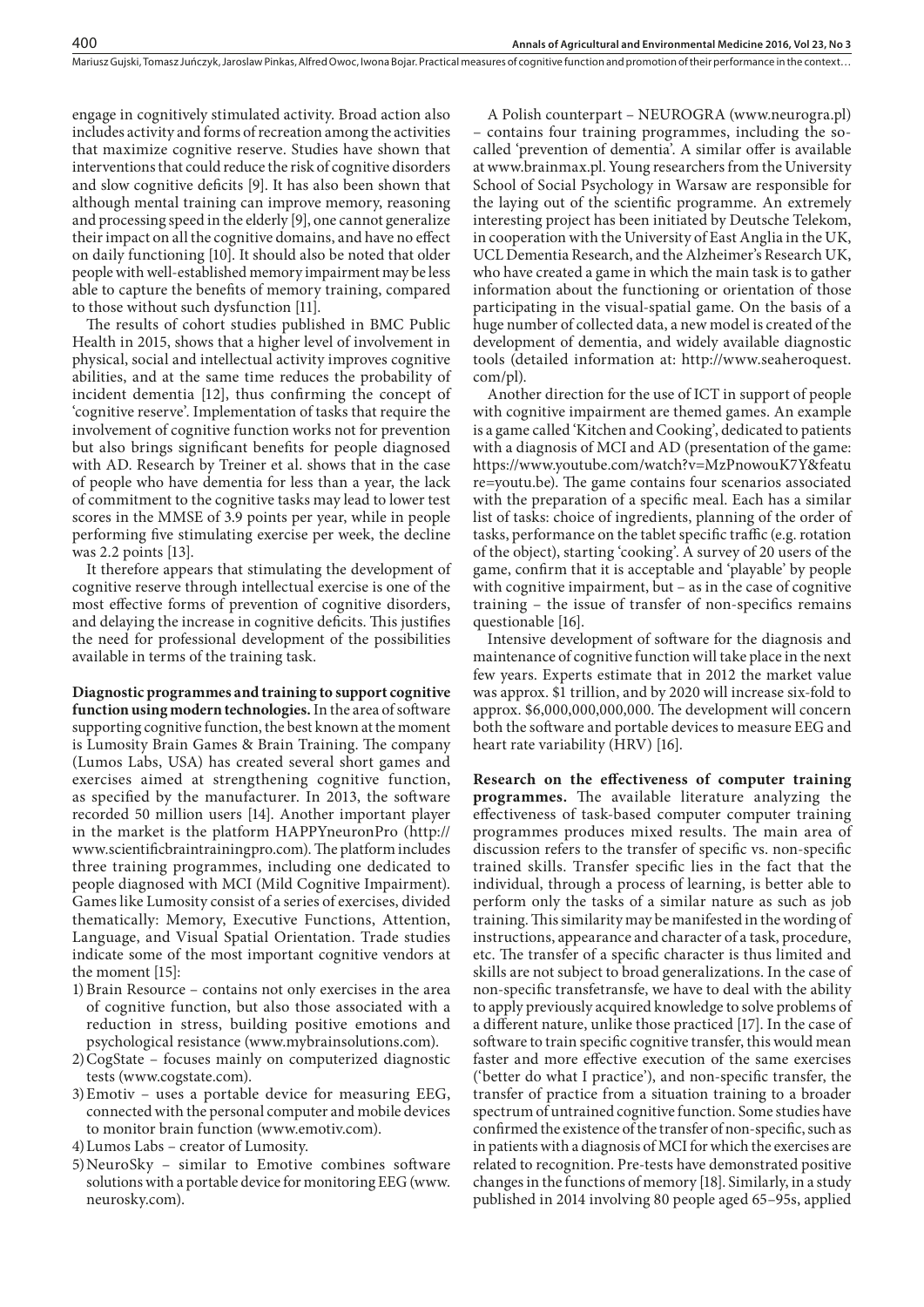Mariusz Gujski, Tomasz Juńczyk, Jaroslaw Pinkas, Alfred Owoc, Iwona Bojar . Practical measures of cognitive function and promotion of their performance in the context…

exercises in verbal memory, working, and visual-spatial, simultaneously observed transfer to other cognitive functions [19]. At the same time, however, one can point out the study, the results suggest that in the case of programmes of this kind there is no transfer of non-specific [20]. According to the researchers, part of the transfer of specific has been proved, while the question of transfer of non-specific is still controversial [21].

**Cognitive function and well-being.** There are hundreds of studies on the impact of positive affect on cognitive processes, such as the search for creative solutions, abstract thinking, information processing, and flexibility in thinking [22]. In the search for a neurobiological explanation for these relationships, researchers turned to dopamine as a neurotransmitter, with a positive affect. Currently, there is already evidence that the dopaminergic system – ventral tegumental area (VTA) part of the brain – is active when people experience positive emotions. Activity is increasing after the presentation of rewarding stimuli [23]. Assuming that the neurobiological basis of the positive affect of dopamine, the researchers are subsequently seeking relationships between the activity of the dopaminergic system and cognitive processes. Research in this area are still being intensively implemented. It turns out that there are projections of the dopamine hippocampus and prefrontal cortex [24], which are responsible for such processes as the consolidation of information from short-term memory into long-term memory, spatial orientation, working memory, planning movements and activities. Therefore, since the positive affect activates dopamine, and this in turn affects the biological structures responsible for learning, it would be reasonable to state that an effective system of support cognitive should also include a positive emotionality. Confirmation of this thesis is the study of long-term stress, which, after all – from a psychological point of view – is a conglomeration of difficult emotions. In seniors in whom glucocorticoid levels increased over the years, the most significant changes have occurred in the hippocampus, resulting in significant problems with memory [25]. Conclusions from the studies show, among others, that the decline in cognitive function can be up to 30% higher in those individuals who have a high susceptibility to distress [26], and that negative social relationships may be a risk factor in the development of MCI [27]. At the same time, it appears that patients with a diagnosis of MCI and dementia cognitive performance associated with the reminder and recognition of objects, increases at a time when the task objects 'positive' [28]. In our opinion, these are very inspiring for further research results, indicating that the issue of cognitive impairment is a combination of issues, strictly medical, biological and psychological, resulting from the entity's system of interpreting onesself, the world and surrounding people. The creators of the modern tools to support older people seem to increasingly notice the complexity of the phenomenon. Perhaps that is why some tools, which we have referred to at the beginning of the article, also contain modules associated with the building of well-being and good mood. It appears that the effectiveness of cognitive exercises can be enhanced if the recipient is: 1) confident and psychologically ready for their use;

2)motivated and supported in their practice;

3) confident that performance will enable the learning of new skills, apply them in practice, and that they are beneficial.

From these, some indications may result for the development of training programsme, assuming that, like any learning process associated with cognitive function, they should be based on the mechanisms of motivation and support.

#### **CONCLUSIONS**

Information and communication technologies will contribute to the dissemination of computerized cognitive training, including those personalized. The undoubted advantage in this case is to increase the availability of a relatively cheap and user-friendly range of services. It is also noticeable that a more comprehensive approach to the subject is developing: from simple games, learners perform everyday life activities through training programmes which consistof a series of exercises purely cognitive, to comprehensive support programmes, including cognitive tasks, building a good mood or monitoring brain activity. Such a diversity allows offers to every potential customer – from people for whom prevention is important, to those after being diagnosed with dementia. For them, such offers can be an essential element of support in performing simple daily activities.

#### **REFERENCES**

- 1. Sytuacja demograficzna osób starszych i konsekwencje starzenia się ludności Polski w świetle prognozy na lata 2014–2050, Główny Urząd Statystyczny, Warszawa 2014.
- 2. Mossakowska M, Więcek A, Błędowski P. Aspekty medyczne, psychologiczne, socjologiczne i ekonomiczne starzenia się ludzi w Polsce, Termedia Wydawnictwa Medyczne, Poznań 2012.
- 3. Salthouse TA. The processing-speed theory of adult age differences in cognition. Psychol Rev. 1996; 103: 403– 428.
- 4. Wilson RS, Beckett LA, Barnes LL, Schneider JA, Bach J, Evans DA, Bennett DA. Individual differences in rates of change in cognitive abilities of older persons. Psychol Aging. 2002; 17: 179 –193.
- 5. Schlaghecken F, Birak KS, Maylor EA. A[ge-related deficits in efficiency](http://www.ncbi.nlm.nih.gov/pubmed/22557955)  [of low-level lateral inhibition.](http://www.ncbi.nlm.nih.gov/pubmed/22557955) Front Hum Neurosci. 2012; 6: 102.
- 6. Depp CA, Jeste DV. Definitions and predictors of successful aging: A comprehensive review of larger quantitative studies. Am J Geriatr Psychiatry. 2006; 14: 6–20.
- 7. Stern Y. Cognitive reserve. Neuropsychologia. 2009; 47(10): 2015–2028.
- 8. Barczak A. Wykształcenie, aktywność umysłowa i socjalna jako czynniki protekcyjne otępienia. Aktualności Neurologiczne. 2014; 14(3): 161–166.
- 9. Acevedo A, Loewenstein DA. Nonpharmacological cognitive interventions in aging and dementia. J Geriatr Psychiatry Neurol. 2007; 20(4): 239–249.
- 10. Ball K, Berch DB, Helmers KF, Helmers KF, Jobe JB, Leveck MD, Marsiske M, Morris JN, Rebok GW, Smith DM, Tennstedt SL, Unverzagt FW, Willis SL. Advanced Cognitive Training for Independent and Vital Elderly Study Group. Effects of cognitive training interventions with older adults: a randomized controlled trial. JAMA. 2002; 288(18): 2271–2281.
- 11. Unverzagt FW, Kasten L, Johnson KE, [Rebok GW](http://www.ncbi.nlm.nih.gov/pubmed?term=%22Rebok GW%22%5BAuthor%5D), [Marsiske M](http://www.ncbi.nlm.nih.gov/pubmed?term=%22Marsiske M%22%5BAuthor%5D), [Koepke](http://www.ncbi.nlm.nih.gov/pubmed?term=%22Koepke KM%22%5BAuthor%5D)  [KM,](http://www.ncbi.nlm.nih.gov/pubmed?term=%22Koepke KM%22%5BAuthor%5D) [Elias JW,](http://www.ncbi.nlm.nih.gov/pubmed?term=%22Elias JW%22%5BAuthor%5D) [Morris JN,](http://www.ncbi.nlm.nih.gov/pubmed?term=%22Morris JN%22%5BAuthor%5D) [Willis SL](http://www.ncbi.nlm.nih.gov/pubmed?term=%22Willis SL%22%5BAuthor%5D), [Ball K](http://www.ncbi.nlm.nih.gov/pubmed?term=%22Ball K%22%5BAuthor%5D), [Rexroth DF,](http://www.ncbi.nlm.nih.gov/pubmed?term=%22Rexroth DF%22%5BAuthor%5D) [Smith DM,](http://www.ncbi.nlm.nih.gov/pubmed?term=%22Smith DM%22%5BAuthor%5D) [Wolinsky FD,](http://www.ncbi.nlm.nih.gov/pubmed?term=%22Wolinsky FD%22%5BAuthor%5D) [Tennstedt SL](http://www.ncbi.nlm.nih.gov/pubmed?term=%22Tennstedt SL%22%5BAuthor%5D). Effect of memory impairment on training outcomes in ACTIVE. J Int Neuropsychol Soc. 2007; 13(6): 953–960.
- 12. Marioni RE, Proust-Lima C, Amieva H, Brayne C, Matthews FE, Dartigues JF, Jacqmin-Gadda H. Social activity, cognitive decline and dementia risk: a 20-year prospective cohort study. BMC public health. 2015; 15: 1089.
- 13. Treiber KA, Carlson MC, Corcoran C, Norton MC, Breitner JCS, Piercy KW, DeBerard MS, Stein D, Foley B, Welsh-Bohmer KA, Frye A, Lyketsos CG, Tschanz JT. Cognitive Stimulation and Cognitive and Functional Decline in Alzheimer's Disease: The Cache County Dementia Progression Study. The Journals of Gerontology, Series B: Psychological Sciences and Social Sciences. 2011; 66(4): 416–425.